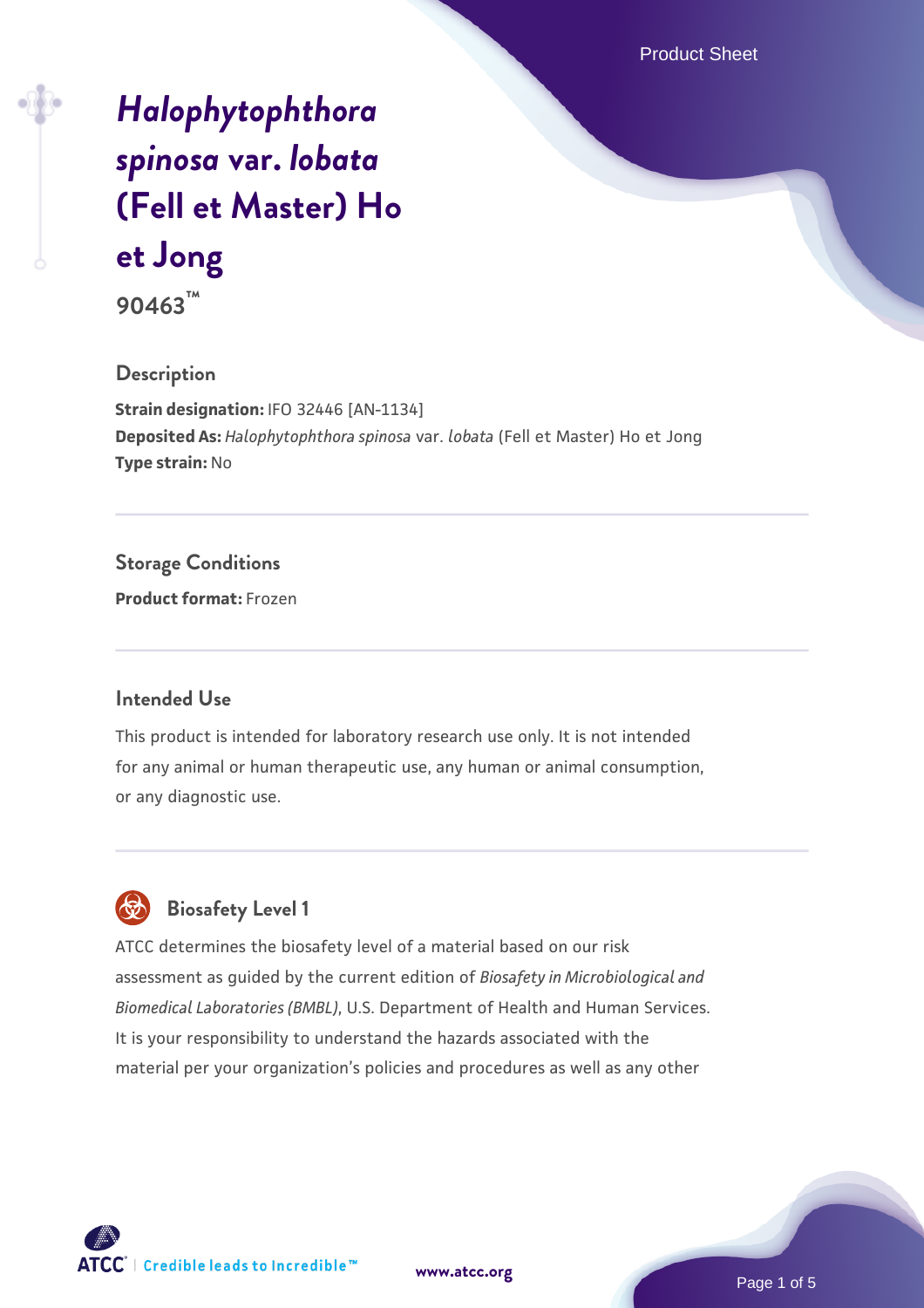applicable regulations as enforced by your local or national agencies.

ATCC highly recommends that appropriate personal protective equipment is always used when handling vials. For cultures that require storage in liquid nitrogen, it is important to note that some vials may leak when submersed in liquid nitrogen and will slowly fill with liquid nitrogen. Upon thawing, the conversion of the liquid nitrogen back to its gas phase may result in the vial exploding or blowing off its cap with dangerous force creating flying debris. Unless necessary, ATCC recommends that these cultures be stored in the vapor phase of liquid nitrogen rather than submersed in liquid nitrogen.

#### **Certificate of Analysis**

For batch-specific test results, refer to the applicable certificate of analysis that can be found at www.atcc.org.

#### **Growth Conditions**

**Medium:**  [ATCC Medium 343: V8 juice agar](https://www.atcc.org/-/media/product-assets/documents/microbial-media-formulations/3/4/3/atcc-medium-0343.pdf?rev=fbf48fa24e664932828269db1822ab12) **Temperature:** 24°C

## **Material Citation**

If use of this material results in a scientific publication, please cite the material in the following manner: *Halophytophthora spinosa* var. *lobata* (Fell et Master) Ho et Jong (ATCC 90463)



**[www.atcc.org](http://www.atcc.org)**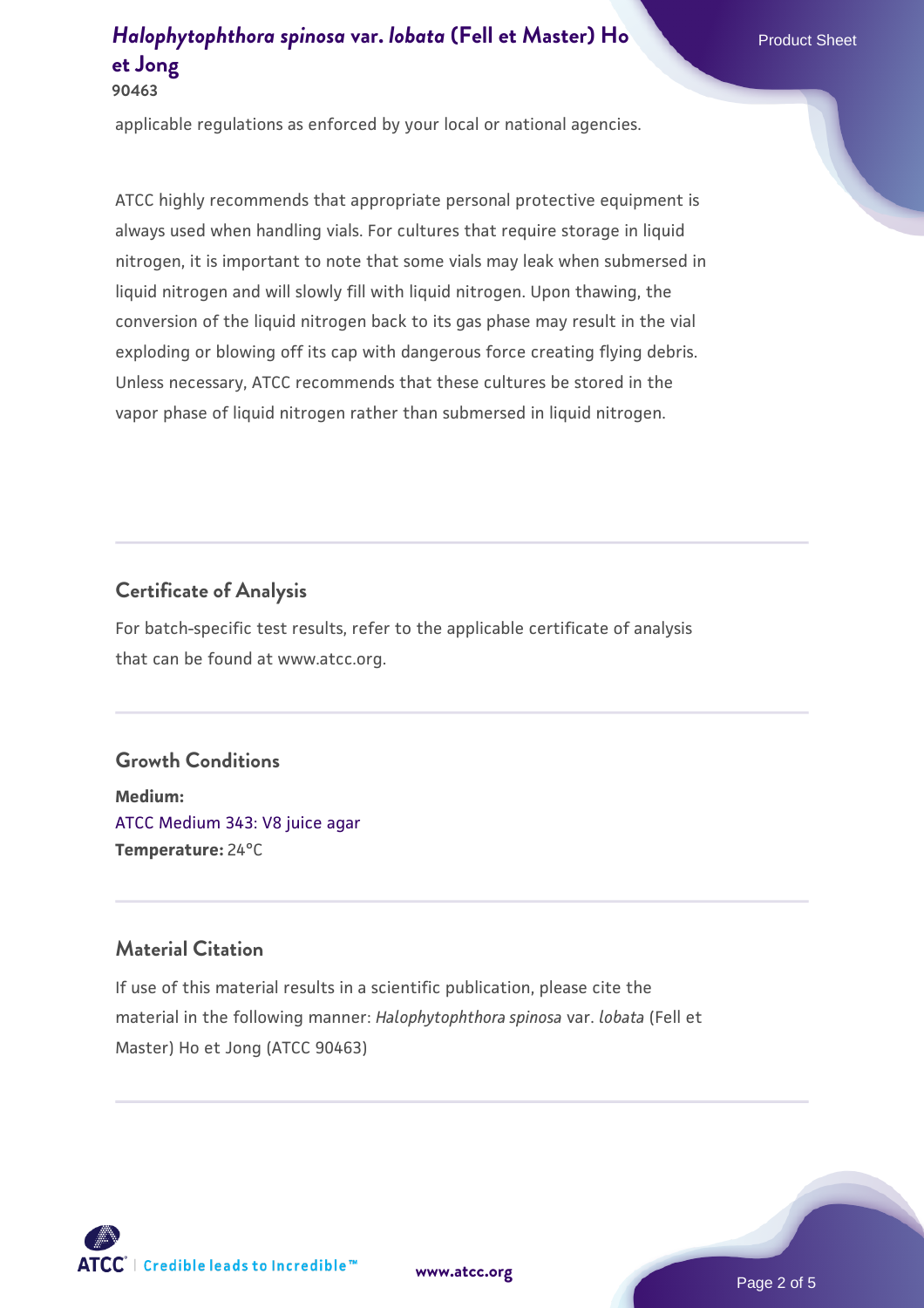#### **90463**

## **References**

References and other information relating to this material are available at www.atcc.org.

# **Warranty**

The product is provided 'AS IS' and the viability of ATCC® products is warranted for 30 days from the date of shipment, provided that the customer has stored and handled the product according to the information included on the product information sheet, website, and Certificate of Analysis. For living cultures, ATCC lists the media formulation and reagents that have been found to be effective for the product. While other unspecified media and reagents may also produce satisfactory results, a change in the ATCC and/or depositor-recommended protocols may affect the recovery, growth, and/or function of the product. If an alternative medium formulation or reagent is used, the ATCC warranty for viability is no longer valid. Except as expressly set forth herein, no other warranties of any kind are provided, express or implied, including, but not limited to, any implied warranties of merchantability, fitness for a particular purpose, manufacture according to cGMP standards, typicality, safety, accuracy, and/or noninfringement.

# **Disclaimers**

This product is intended for laboratory research use only. It is not intended for any animal or human therapeutic use, any human or animal consumption, or any diagnostic use. Any proposed commercial use is prohibited without a license from ATCC.

While ATCC uses reasonable efforts to include accurate and up-to-date information on this product sheet, ATCC makes no warranties or representations as to its accuracy. Citations from scientific literature and

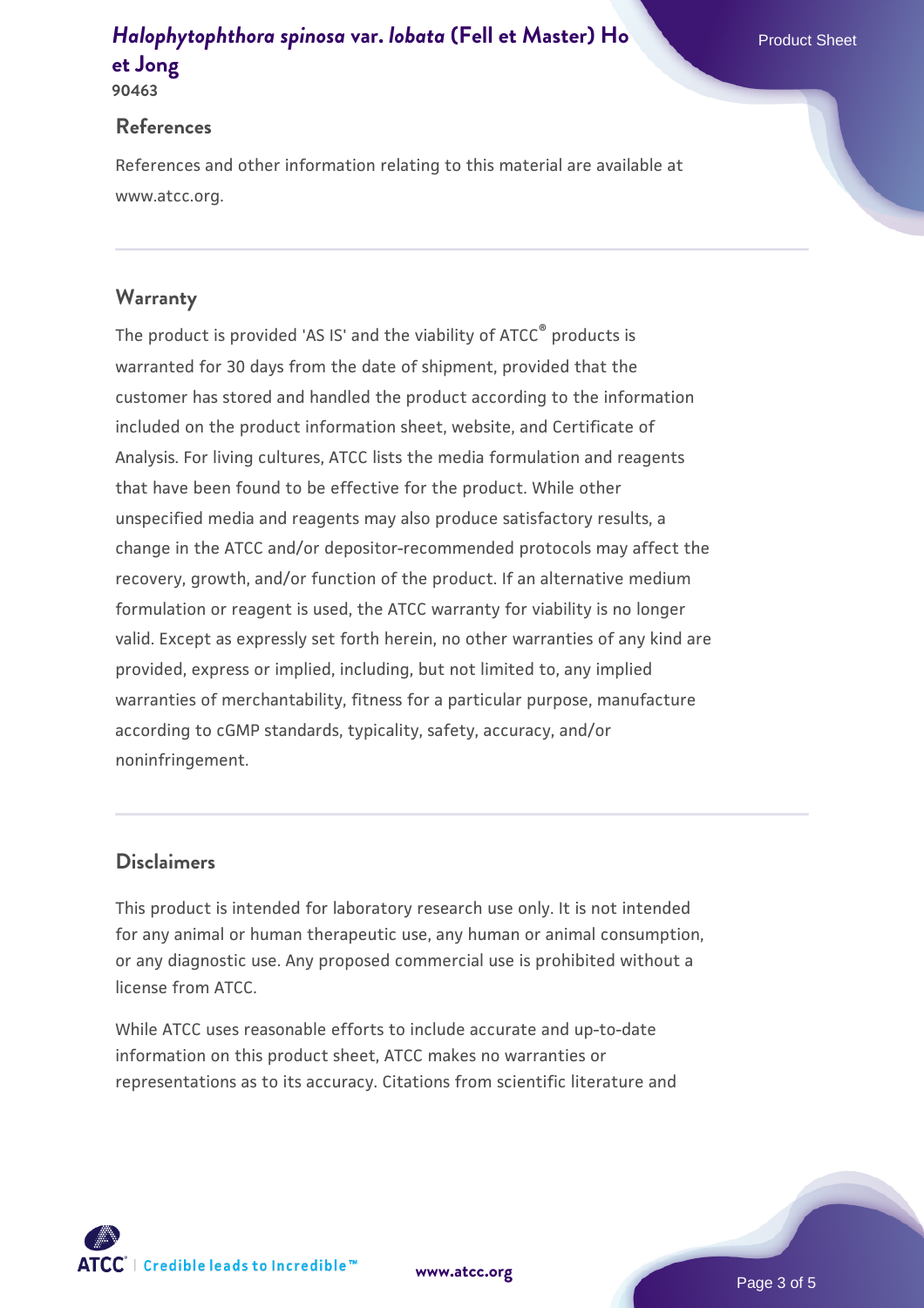patents are provided for informational purposes only. ATCC does not warrant that such information has been confirmed to be accurate or complete and the customer bears the sole responsibility of confirming the accuracy and completeness of any such information.

This product is sent on the condition that the customer is responsible for and assumes all risk and responsibility in connection with the receipt, handling, storage, disposal, and use of the ATCC product including without limitation taking all appropriate safety and handling precautions to minimize health or environmental risk. As a condition of receiving the material, the customer agrees that any activity undertaken with the ATCC product and any progeny or modifications will be conducted in compliance with all applicable laws, regulations, and guidelines. This product is provided 'AS IS' with no representations or warranties whatsoever except as expressly set forth herein and in no event shall ATCC, its parents, subsidiaries, directors, officers, agents, employees, assigns, successors, and affiliates be liable for indirect, special, incidental, or consequential damages of any kind in connection with or arising out of the customer's use of the product. While reasonable effort is made to ensure authenticity and reliability of materials on deposit, ATCC is not liable for damages arising from the misidentification or misrepresentation of such materials.

Please see the material transfer agreement (MTA) for further details regarding the use of this product. The MTA is available at www.atcc.org.

# **Copyright and Trademark Information**

© ATCC 2021. All rights reserved. ATCC is a registered trademark of the American Type Culture Collection.

#### **Revision**

This information on this document was last updated on 2021-05-19



**[www.atcc.org](http://www.atcc.org)**

Page 4 of 5